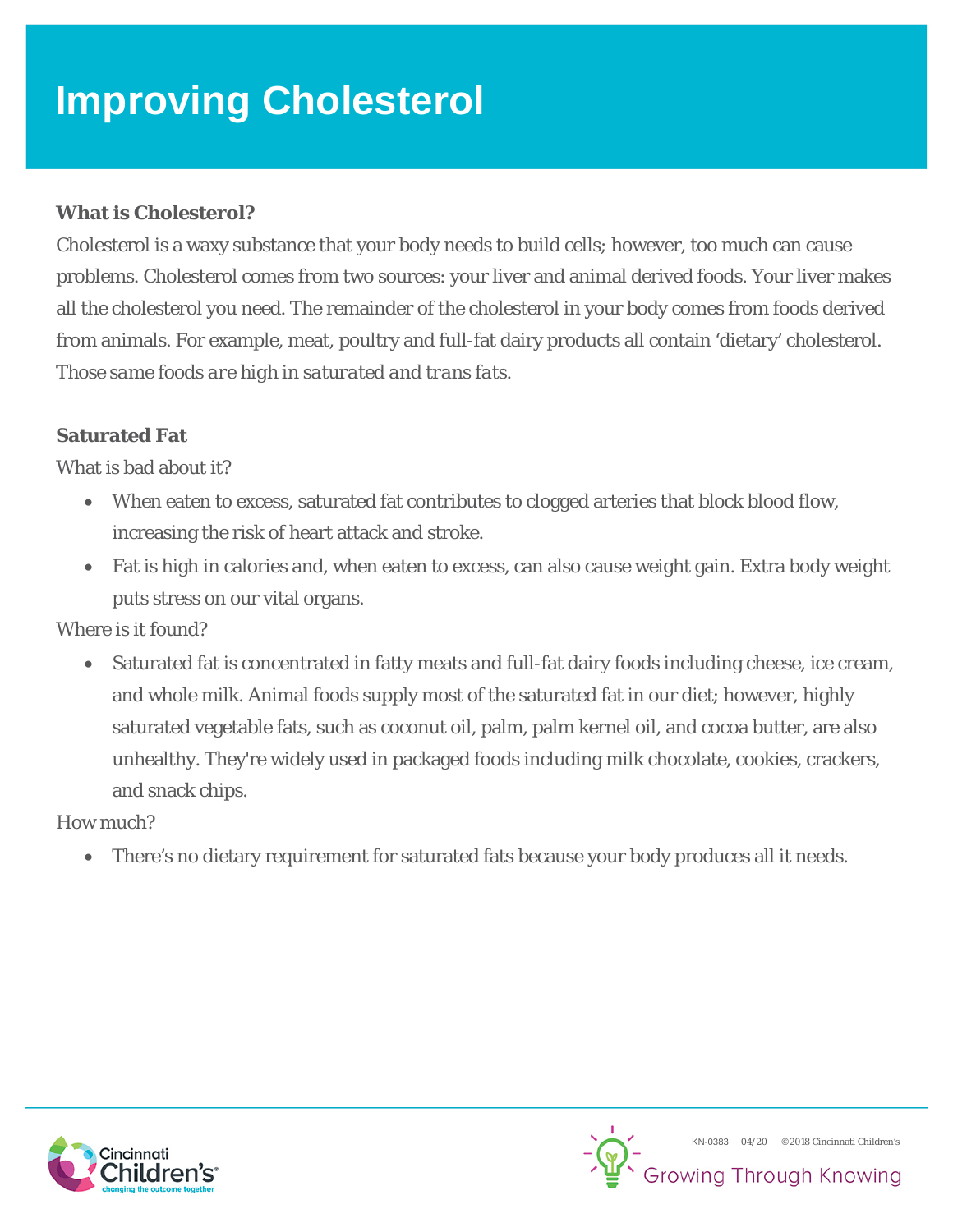# Cholesterol *continued…*

### **Unsaturated Fat**

What is good about it?

• Unsaturated fats (monounsaturated and polyunsaturated) should be the dominant type of fat in a balanced diet, because they reduce the risk of clogged arteries.

Where is it found?

- Olive oil, canola oil, sesame oil, sunflower oily, flaxseed oil
- Nuts and seeds such as almonds, cashews, pistachios, peanuts, sunflower seeds, flaxseed oil
- Seafood

How much?

- On average 25-35 grams per day for kids ages 4-18 (20-35% of your total daily calories)
- Avoid eliminating fat in your diet because fat supplies essential fatty acids and your body is incapable of producing them. In addition, fat carries some vitamins into and around the body. Fat also plays a role in healthy skin, eyes and brain development.

## **What should I limit to improve my Cholesterol?**

- Sweets and sugar-sweetened beverages
- Red meats and fatty meats that aren't trimmed
- Meats that have been processed with a lot of sodium
- Full-fat dairy products such as whole milk, cream, ice cream, butter, and cheese
- Baked goods made with saturated and trans fats like donuts, cakes & cookies
- Foods that list the words "hydrogenated oils" in the ingredients panel
- Solid fats like shortening, stick margarine and lard
- Fried foods
- Foods with a lot of sodium (salt)

Making changes in your diet can improve your cholesterol levels. Choose foods low in saturated and trans fat, and high in fiber.



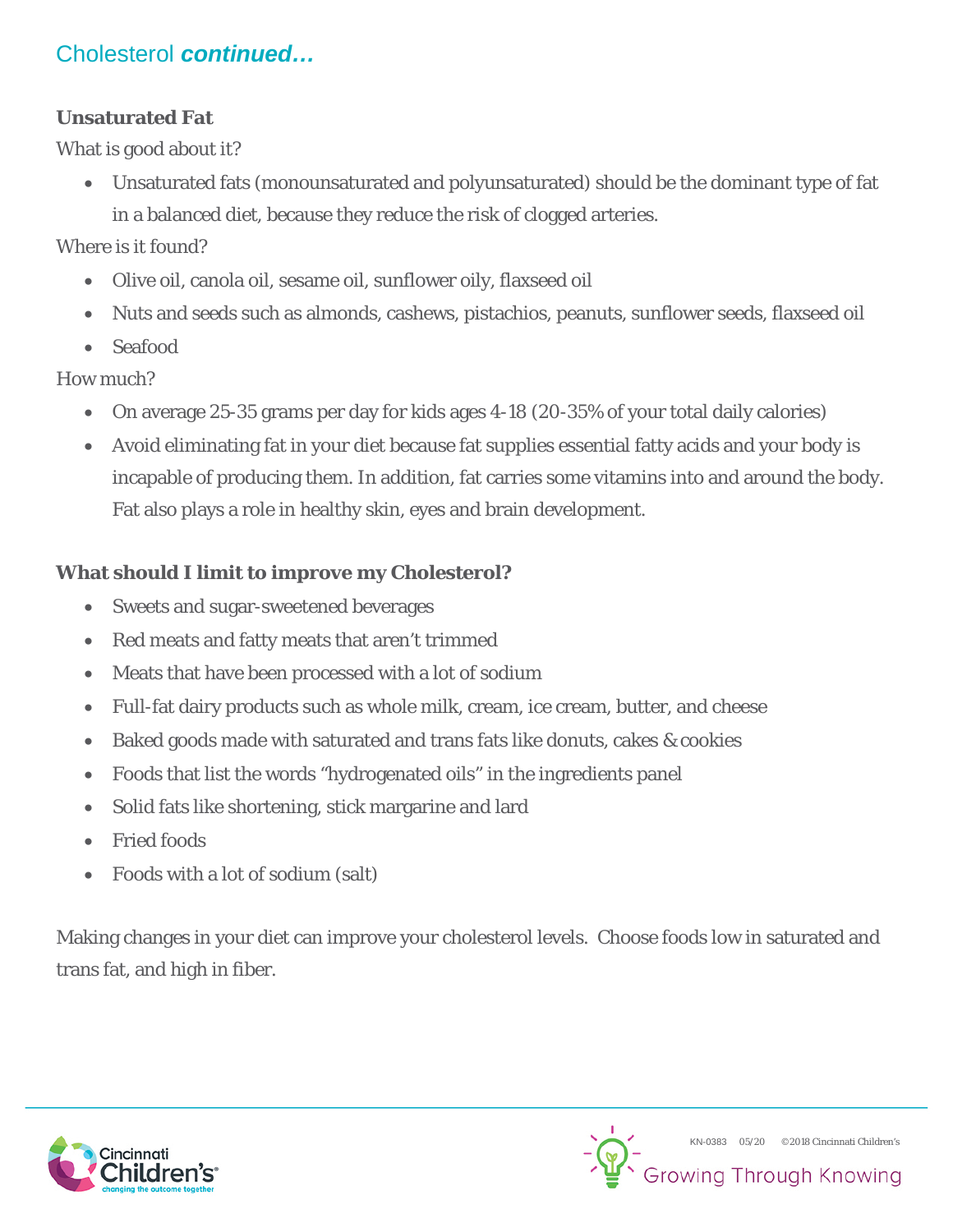## Cholesterol *continued…*

#### **The chart below will help you make heart healthy choices:**

| <b>FOOD</b>                                   | <b>CHOOSE MORE OFTEN</b>                                                                                                                                                                                                                                                                                                                                                                | <b>CHOOSE LESS OFTEN</b>                                                                                                                                                                                                                                                       |
|-----------------------------------------------|-----------------------------------------------------------------------------------------------------------------------------------------------------------------------------------------------------------------------------------------------------------------------------------------------------------------------------------------------------------------------------------------|--------------------------------------------------------------------------------------------------------------------------------------------------------------------------------------------------------------------------------------------------------------------------------|
| <b>Dairy Products</b>                         | Nonfat (skim) or low-fat (1%) milk;<br>nonfat or low fat yogurt<br>Nonfat, reduced fat, lite or low-fat<br>cheeses<br>Nonfat, light or low-fat cream cheese<br><b>Nonfat or light sour cream</b>                                                                                                                                                                                        | Whole/vitamin D milk, 2% milk<br><b>Cream</b><br><b>Half-and-half</b><br>Dairy foods made from whole or<br>reduced-fat milk or cream<br>Ice cream, cheese, cream cheese,<br>cottage cheese, pudding, yogurt,<br>and sour cream                                                 |
| <b>Meat, Poultry,</b><br><b>Fish, Seafood</b> | Beef: ground lean beef (90% fat free),<br>sirloin, top round, flank<br><b>Poultry without skin, baked or</b><br>roasted<br>Pork loin, center-cut pork<br><b>Turkey bacon, turkey sausage</b><br>Egg whites, egg substitute<br>Fish/seafood: fresh, frozen, canned<br>(water packed); not fried<br>Lean luncheon meats such as chicken,<br>turkey or turkey ham meats<br>Low fat hot dog | Beef: hamburger, ribs, blade cuts<br><b>Poultry with skin</b><br><b>Bacon, sausage</b><br><b>Whole eggs</b><br>Fish/seafood: canned (oil packed)<br>Regular luncheon meats, brats,<br>metts, bologna<br>Pepperoni<br>Salami<br><b>Hot dogs</b><br><b>Regular peanut butter</b> |
| <b>Other Protein</b><br><b>Sources</b>        | <b>Beans and lentils/legumes</b><br><b>Fat free or low fat refried beans</b><br>Natural or reduced fat nut butter such<br>as peanut, almond, sunflower butter<br><b>Tofu and soy protein</b><br><b>Nuts and seeds</b>                                                                                                                                                                   | <b>Refried beans made with lard or</b><br>regular cheese<br><b>Baked beans made with bacon</b>                                                                                                                                                                                 |
| <b>Fats</b>                                   | <b>Vegetable oils and cooking sprays</b><br>such as olive oil, canola oil, or<br>safflower oil<br>Low saturated fat margarine with no<br><i>transfats</i><br>Low fat, nonfat mayonnaise<br>Salad dressings: nonfat, low fat, light,<br>olive oil based<br><b>Avocado</b>                                                                                                                | <b>Stick margarine and other</b><br>margarines made with<br>hydrogenated oils<br><b>Butter, lard</b><br>Foods that contain coconut, palm<br>kernel oil, palm oil<br><b>Regular mayonnaise</b><br><b>Regular, creamy salad dressing</b><br><b>Gravy or meat drippings</b>       |
| Cincinnati<br>Children's <sup>.</sup>         |                                                                                                                                                                                                                                                                                                                                                                                         | KN-0383 05/20<br>©2018 Cincinnati Children's<br><b>Growing Through Knowing</b>                                                                                                                                                                                                 |